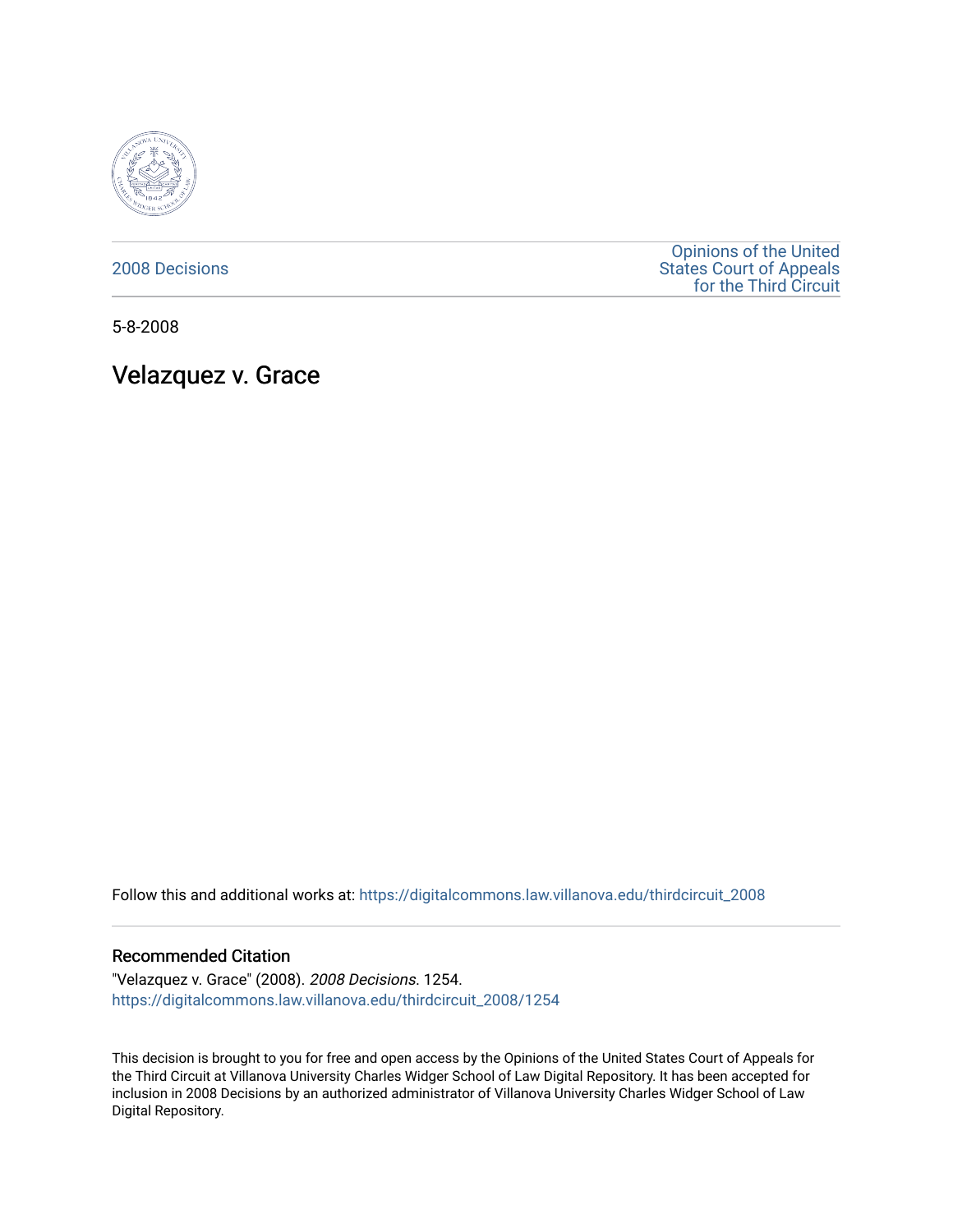# NOT PRECEDENTIAL

# UNITED STATES COURT OF APPEALS FOR THE THIRD CIRCUIT

 $\overline{a}$ 

 $\overline{a}$ 

 $\overline{a}$ 

 $\overline{a}$ 

No. 06-1292

### LUIS M. FELIX VELAZQUEZ,

Appellant

v.

JAMES GRACE, Superintendent, SCI-Huntingdon, PA; DISTRICT ATTORNEY OF LEBANON COUNTY, PA; PA STATE ATTORNEY GENERAL

> Appeal from the United States District Court for the Middle District of Pennsylvania (D.C. Civil Action No. 04-cv-02348) District Judge: Honorable John E. Jones, III

> > Argued April 18, 2008

Before: SCIRICA, Chief Judge, AMBRO and FISHER, Circuit Judges

(Opinion filed May 8, 2008)

Diana Lynn Stavroulakis, Esquire (Argued) 262 Elm Court Pittsburgh, PA 15237

Counsel for Appellant

Robert W. McAteer, Esquire (Argued) Office of the District Attorney 400 South Eighth Street, Room 11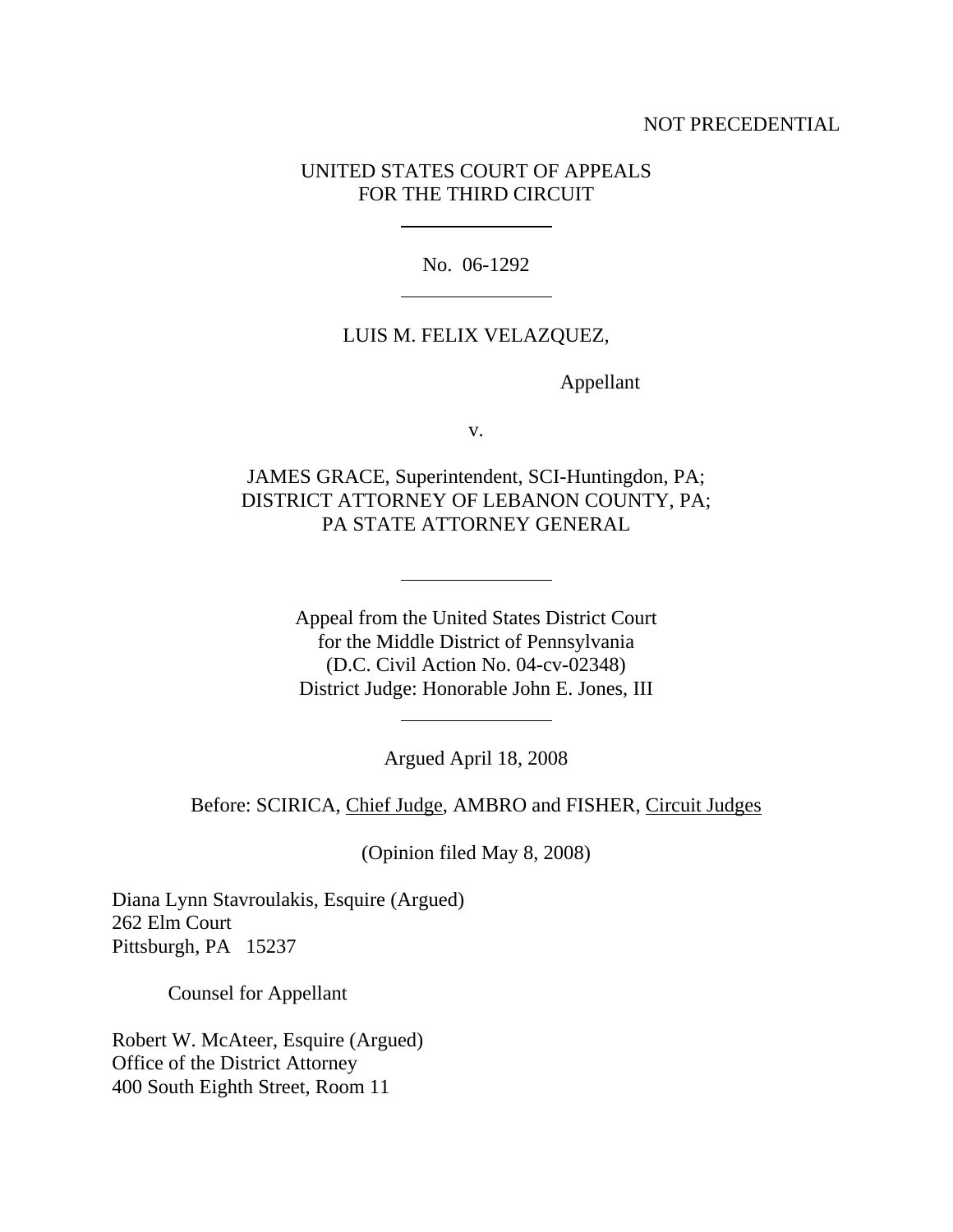Municipal Building Lebanon, PA 17042

Counsel for Appellee

## OPINION

 $\overline{a}$ 

 $\overline{a}$ 

AMBRO, Circuit Judge

Luis M. Felix Velazquez appeals the District Court's denial of his petition for a writ of *habeas corpus*. We have jurisdiction under 28 U.S.C. § 1291, and vacate that denial for the reasons stated below.

I.

Velazquez was charged with a number of sexual offenses in March 2002. He was tried and convicted in October 2002 in the Lebanon County, Pennsylvania, Court of Common Pleas. Charles T. Jones, Jr. represented Velazquez at trial. After the verdict was issued, John R. Kelsey was appointed to represent Velazquez.

In January 2003, the trial court sentenced Velazquez to a term of incarceration of 13 ½ to 27 years. He instructed Kelsey to file a direct appeal and a collateral attack under the Post Conviction Relief Act (PCRA), 42 Pa. C.S. § 9541, *et seq.* Kelsey failed to file a direct appeal or a petition under the PCRA and the deadlines for doing so passed.<sup>1</sup> The

<sup>&</sup>lt;sup>1</sup>The deadline for filing a direct appeal was 30 days from imposition of the sentence. Pa. R. App. P.  $903(c)(3)$ ; 42 Pa. C.S. § 5571. The deadline for filing a petition under the PCRA was one year from when the conviction became final (*i.e.*, one year after the deadline for filing a direct appeal). 42 Pa. C.S. § 9545(b).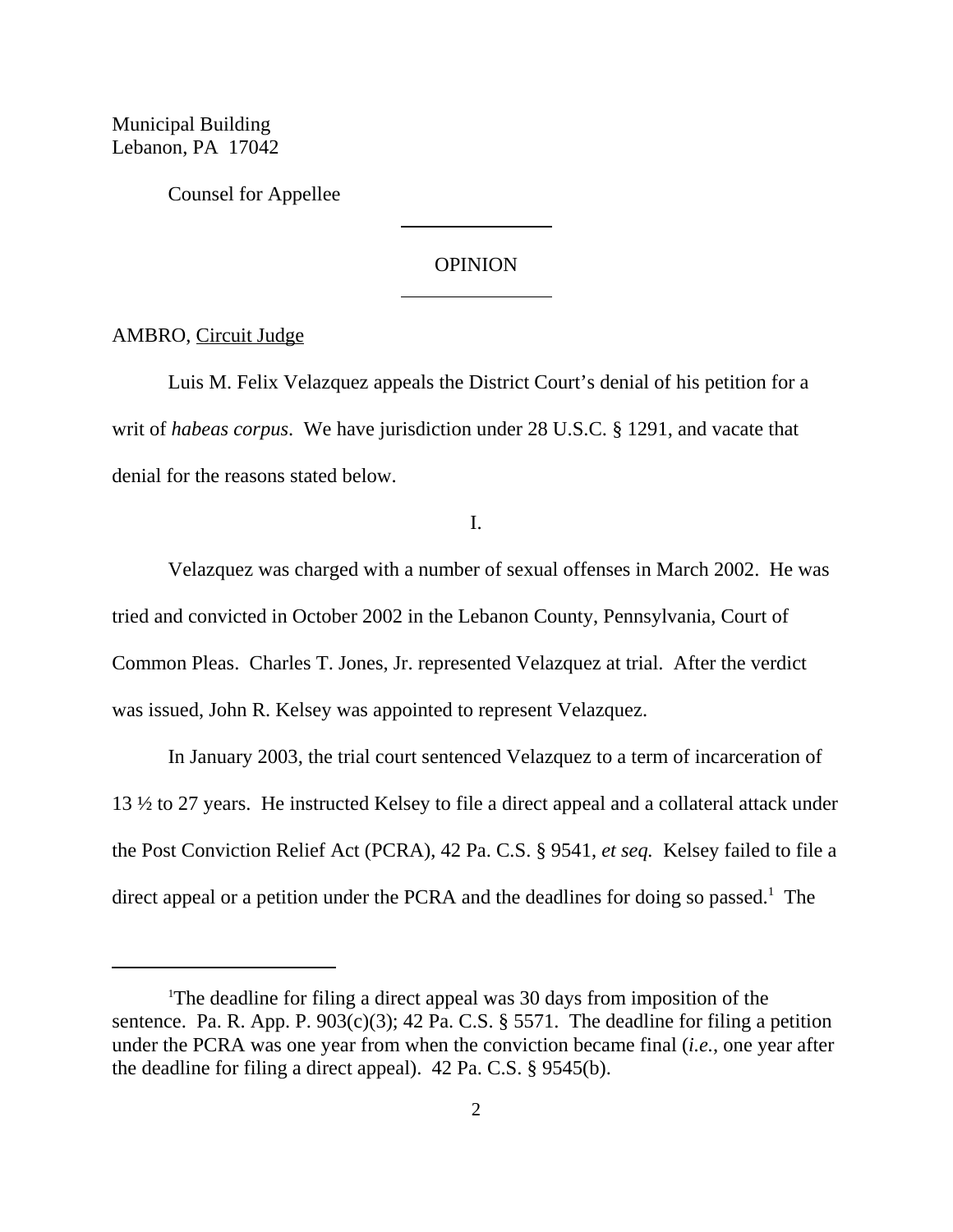one-year deadline for filing a federal *habeas* petition, 28 U.S.C. § 2244(d)(1), also passed before Kelsey informed Velazquez in April 2004 (15 months after sentencing) that he had not filed a petition under the PCRA.

In October 2004, Velazquez, proceeding *pro se*, filed a petition for writ of *habeas corpus* in the Middle District of Pennsylvania. He asserted that he had been deprived of his Sixth Amendment right to counsel by Kelsey's failure to file a direct appeal or for PCRA relief. The District Court denied the petition. It concluded that: (1) the petition should be entertained because the interests of justice required that his failure to exhaust state remedies be excused and that Velazquez's failure to file the petition timely be excused because of equitable tolling; and (2) the petition should be denied because Velazquez had failed to show that he had been prejudiced by Kelsey's failure to file an appeal.

We issued a certificate of appealability in November 2006 and directed that counsel be sought to represent Velazquez.

### II.

We agree with the District Court that the doctrine of equitable tolling permits us to consider this otherwise untimely petition. Moreover, the Commonwealth did not include any argument regarding equitable tolling in its brief, so it has waived that issue. We also reject any suggestion that Velazquez, who took all reasonable steps to present his claims to the appropriate courts, "sat on his rights" and thereby failed to exhaust his state remedies. Accordingly, we turn to the merits of his claim.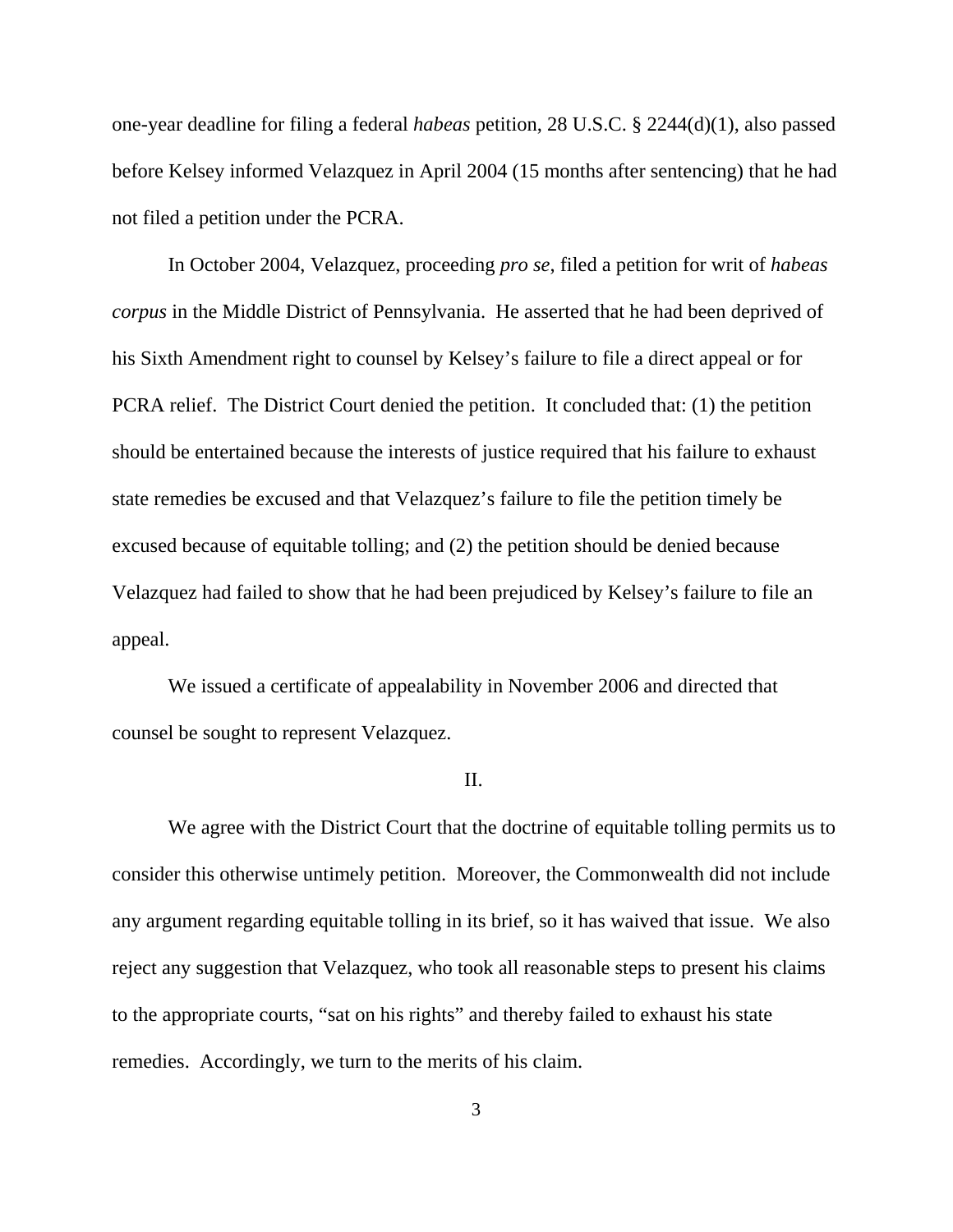III.

In *Roe v. Flores-Ortega*, 528 U.S. 470 (2000), the Supreme Court interpreted *Strickland v. Washington*, 466 U.S. 668 (1984), as requiring that a defense counsel consult with a defendant about whether he or she wishes to appeal a conviction. If that consultation occurs and the defendant does not express a wish to appeal, counsel is not *per se* professionally unreasonable for not filing an appeal. *Flores-Ortega*, 528 U.S. at 478. The Court explained, however, that if a criminal defendant expressed a wish to appeal, a defense counsel is professionally unreasonable if he or she fails to do so. *See id.* at 477 ("We have long held that a lawyer who disregards specific instructions from the defendant to file a notice of appeal acts in a manner that is professionally unreasonable.").

We applied that precedent in *United States v. Shedrick*, 493 F.3d 292 (3d Cir. 2007), and held that the failure to file an appeal of an upward sentencing departure was ineffective assistance of counsel when the criminal defendant's counsel was told that the defendant wished him to file an appeal.

The Commonwealth nonetheless suggests that the District Court correctly rejected the ineffective assistance argument because Velazquez had not shown he had meritorious claims. But neither *Shedrick* nor *Flores-Ortega* requires such a showing. Instead, *Flores-Ortega* held that a petitioner only must show that "counsel's constitutionally deficient performance deprive[d him] of an appeal that he otherwise would have taken." *Flores-Ortega*, 528 U.S. at 484. Here, if Kelsey had not been constitutionally deficient (*i.e.*, by not following Velazquez's instructions), an appeal would have been taken.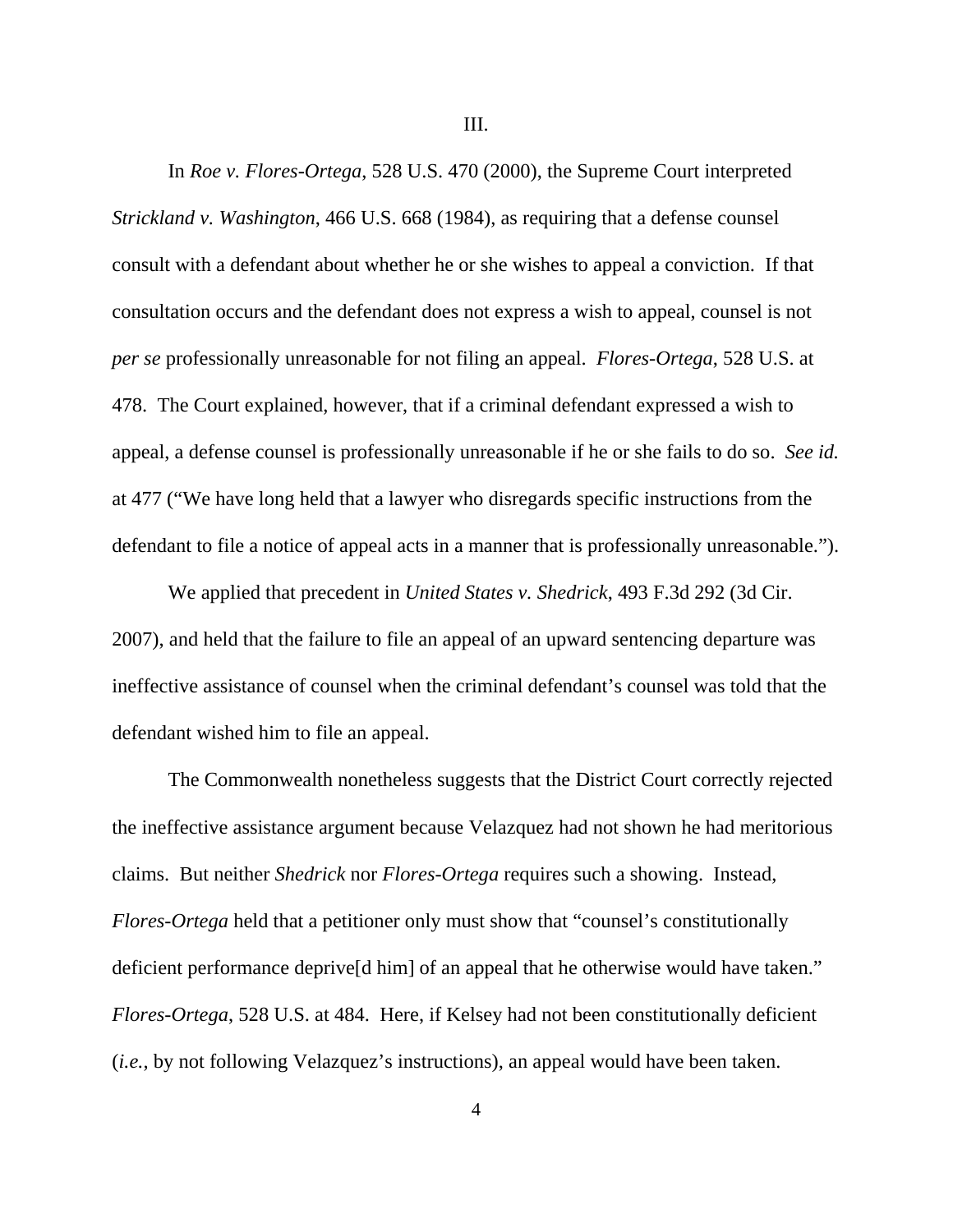In fact, the asked-for addition of the requirement that the appeal not taken have merit contradicts *Rodriquez v. United States*, 395 U.S. 327 (1969), which the Supreme Court cited approvingly in *Flores-Ortega*. *See Flores-Ortega*, 528 U.S. at 477, 485. *Rodriquez* involved the failure of counsel to file a direct appeal after a conviction in federal court. The Court rejected a Ninth Circuit rule that would "require the sentencing court to screen out supposedly unmeritorious appeals." *Rodriquez*, 395 U.S. at 330. It explained:

Those whose right to appeal has been frustrated should be treated exactly like any other appellants; they should not be given an additional hurdle to clear just because their rights were violated at some earlier stage in the proceedings. Accordingly, we hold that the courts below erred in rejecting petitioner's application for relief because of his failure to specify the points he would raise were his right to appeal reinstated.

*Id.* The Court interpreted *Rodriquez* in *Flores-Ortega* as holding that "by instructing counsel to perfect an appeal, [the defendant] objectively indicated his intent to appeal and was entitled to a new appeal without any further showing." *Flores-Ortega*, 528 U.S. at 485.

Though it is tempting to do so, we should not inquire into the merit of a prospective appeal. The loss of a requested direct appeal is prejudice enough (*i.e.*, sufficient to satisfy *Strickland* as construed by *Flores-Ortega*).

The Commonwealth correctly asserts that, if successful on this appeal, Velazquez should receive the remedy of reinstatement of his direct appeal rights in the Pennsylvania courts (with appropriate representation). We ask that the District Court enter an